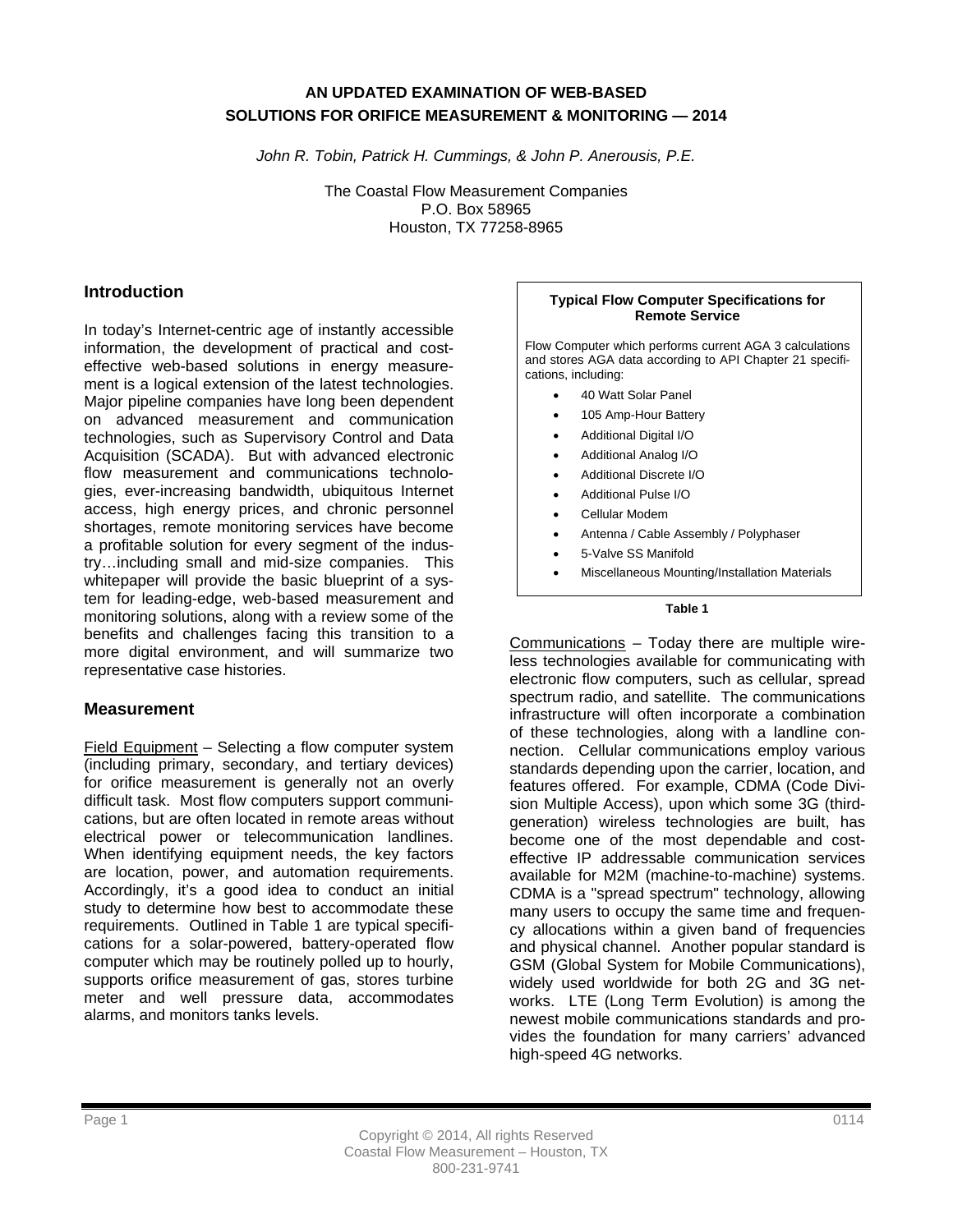Data Collection – The data collection system should preferably interface with all major brands of flow computers on the market and typically in use. This allows consolidated data collection, minimized technical support requirements, and the flexibility to change meter brands, as necessary. It is imperative, however, that the collection system is designed to retrieve data in an API Chapter 21 compliant format so that measurement data is available for validating, editing, and archiving according to established industry standards. This is a critical feature when selecting a system or service since the failure to produce an acceptable audit trail may have serious legal ramifications in the event of a payment dispute for gas sales or revenue distributions.

Data Storage & Retrieval – Data storage and retrieval is as critical as the data collection process itself. You should first determine the amount of data you expect to collect, then choose a sufficiently robust and fully functional database capable of handling this quantity plus archival and future growth volumes. As data is collected it will be written to this database and is then available for retrieval when users access the web pages for current or historical information. Information may also be "pushed" directly to end-user workstations, tablet computers, and smartphones. Figure 1 is a high-level depiction of the major components for a comprehensive data retrieval, processing, storage, delivery, and archiving system…including advanced wireless communications.



**Figure 1**

Flow Data Validation – Meter data should be imported into a measurement software system so that the information may be auto-validated and auto-edited before it's made available for web-based review and optional download. This process is usually completed within seconds, with as many as 300 validations performed on each hourly record. At a minimum, this should include automatically detecting missing data and flow anomalies, updating analytical values, and providing volume corrections wherever necessary. This will eliminate most delays in preparing measurement data for invoicing while providing users with near audit quality data every day. While we're not suggesting that this process will fully validate measurement data for custody transfer each day, it will yield much more reliable daily information for budgeting, forecasting, maintenance, operations, and nominations.

In order to fully validate gas measurement data, it is necessary to review a complete flow data trend for the month, along with all effective meter inspection and calibration reports and gas analyses. Since that information is often unavailable until the end of the month, a final verification cannot be completed until all of those records have been reviewed and revisions applied, where necessary.

# **Monitoring**

Web Access – Web-based access to flow and well data should be protected and restricted to only authorized users through appropriate authentication provisions. Another important system feature is a user interface that allows field personnel to enter flow or well data from charts or other sources that cannot be automatically polled, such as tank levels, well pressures, temperatures, etc. This information can then be updated, along with similar data from electronic sources, to provide producers or gatherers (and their partners) with web-based access to an entire system, regardless of whether the production and/or measurement process is manual, automated, or a combination of both.

Reports & Graphs – Basic system reports should include a summary, current flow, daily volume, hourly volume, station alarm, decline curve, previous month's activity, and well data. These reports should be available in both tabular and graphical forms, with options to view and save or download in standard spreadsheet formats. In addition, a system summary report should automatically be emailed each morning to provide the user with the previous day's information including a system balance and alarm report. This will enable personnel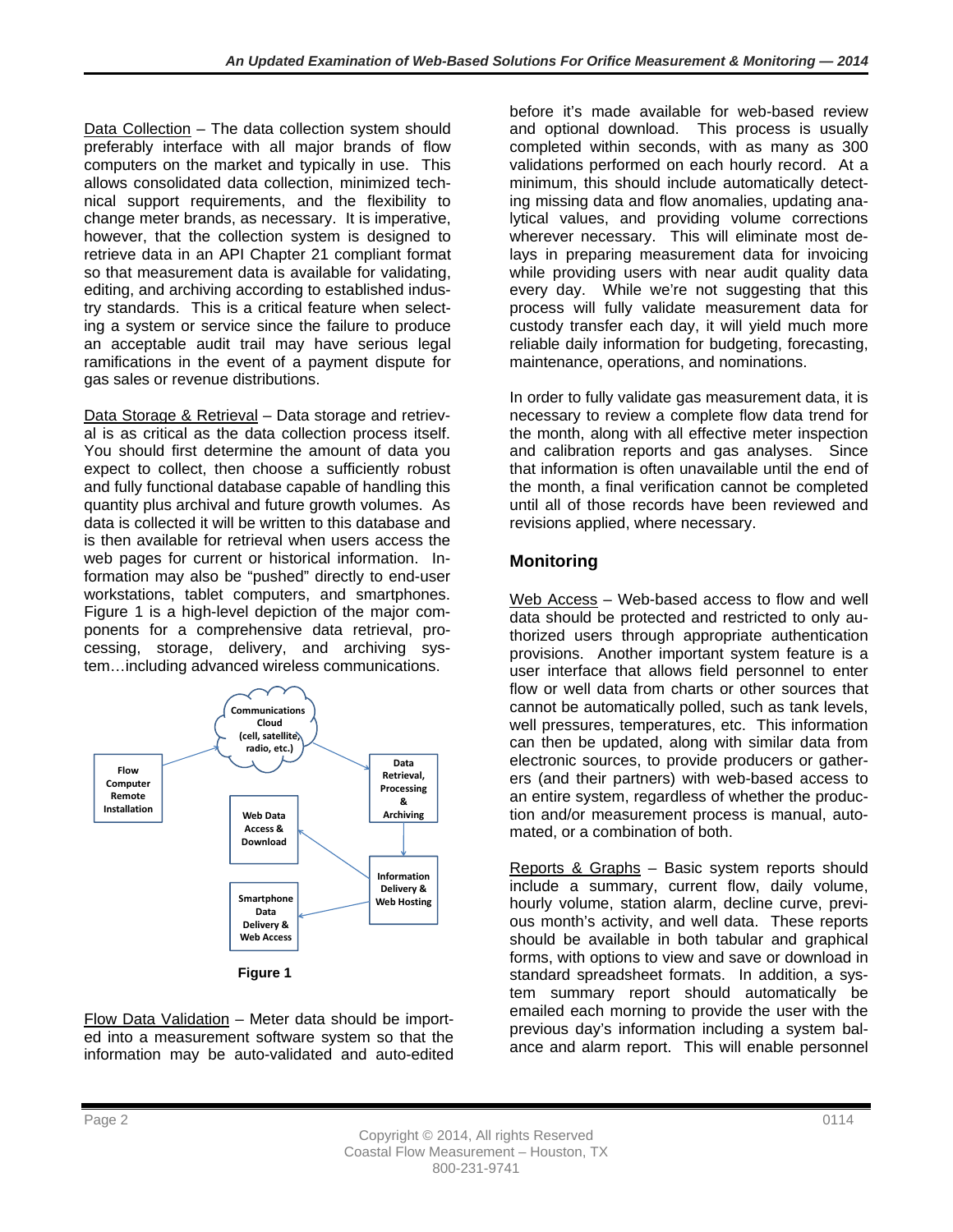to schedule and conduct maintenance only where it is required and make more efficient use of their time. The system should also automatically generate a report when the gas "Un-Accounted For" (UAF) exceeds acceptable tolerances.

Demand Polling – Polling systems are sometimes scheduled to routinely retrieve flow and well data only several times per day, especially as a means to conserve power. A demand poll function provides the user with an ad hoc means to activate data collection and retrieve up-to-date information whenever necessary, such as for production optimization and troubleshooting initiatives.

Alarms – This is a key feature to ensure that operational personnel are immediately notified whenever out-of-range or upset conditions occur, thereby providing the opportunity to troubleshoot and resolve problems without undue delays. Alarm messages and alerts should be delivered via email, pager, cell phone, text message, etc., and should be routed through a contact tree until notification is received and fully acknowledged. This is extremely beneficial in minimizing downtime, maximizing production, and responding to emergency situations. A combination of alarm communications methods may also be employed so that mission-critical alerts (such as for "no flow" conditions) are always sent by the fastest and most reliable means.

# **Miscellaneous**

System Security & Protection - Security measures and other methods of protecting data are often overlooked until after a breach or failure occurs. Implementing even simple steps will help ensure that your critical data will be intact and readily available. For example, an uninterruptible power supply (UPS) is an inexpensive yet critical piece of hardware that should be used to physically protect all servers to avoid data loss or equipment damage due to power surges or failures. Additionally, we strongly recommend installing an Internet-facing firewall to protect your network, along with intrusion detection/protection provisions. Firewalls often come preconfigured and, with minimal additional custom configuration, ready to run. Encryption is another powerful yet relatively easy to deploy security measure for protecting proprietary information and sensitive data, "at rest" or "in transit." Strict security should always be an integral component of your overall system design and operation,

with routine tests and audits to ensure proper, effective performance.

Benefits – Web-based measurement services can furnish up-to-date flow and well data, identify upset conditions, provide alarms for exception conditions, collect information to allow revenue projections, expedite critical business decisions, and, ultimately, increase revenues and profits. Used in conjunction with prudent measurement policies and procedures, they can also verify gas sales, expedite gas accounting and reservoir analyses, and furnish thirdparties with on-demand, Internet-based access to flow and well data. And through the implementation of advanced remote data retrieval and alarm systems, information may be broadly disseminated in real-time or near real-time fashion while missioncritical operational alerts can be instantaneously communicated.

# **Case Histories**

#### Case History 1: Shell Oil — Electronic Field Capture

## Summary

Shell Pipeline Company's offshore Louisiana operations needed to quickly, efficiently, and accurately collect and submit platform data from production measurement equipment without using facsimile transmissions or hardcopy means to send the data to onshore facilities for processing. Shell strongly preferred a method through which information could be gathered and viewed in a similar manner as data which is automatically retrieved from flow computers and other electronic devices. Using Electronic Field Capture, a web-based SaaS (Software-as-a-Service) application developed by BirdDog™ Information Systems (a division of Coastal Flow Measurement, Inc., Houston, TX), Shell fully achieved their objectives without the significantly higher costs of deploying and maintaining a SCADA system. The result was a more dependable, accurate, and timely process for collecting platform production data, with savings in staff time and expenses compared to the former manual processes.

# **Background**

In 2007, Shell initially approached Coastal Flow Measurement for help in automating their daily offshore measurement data collection and communication. At the time, this Shell unit was operating pipelines connected to approximately 200 offshore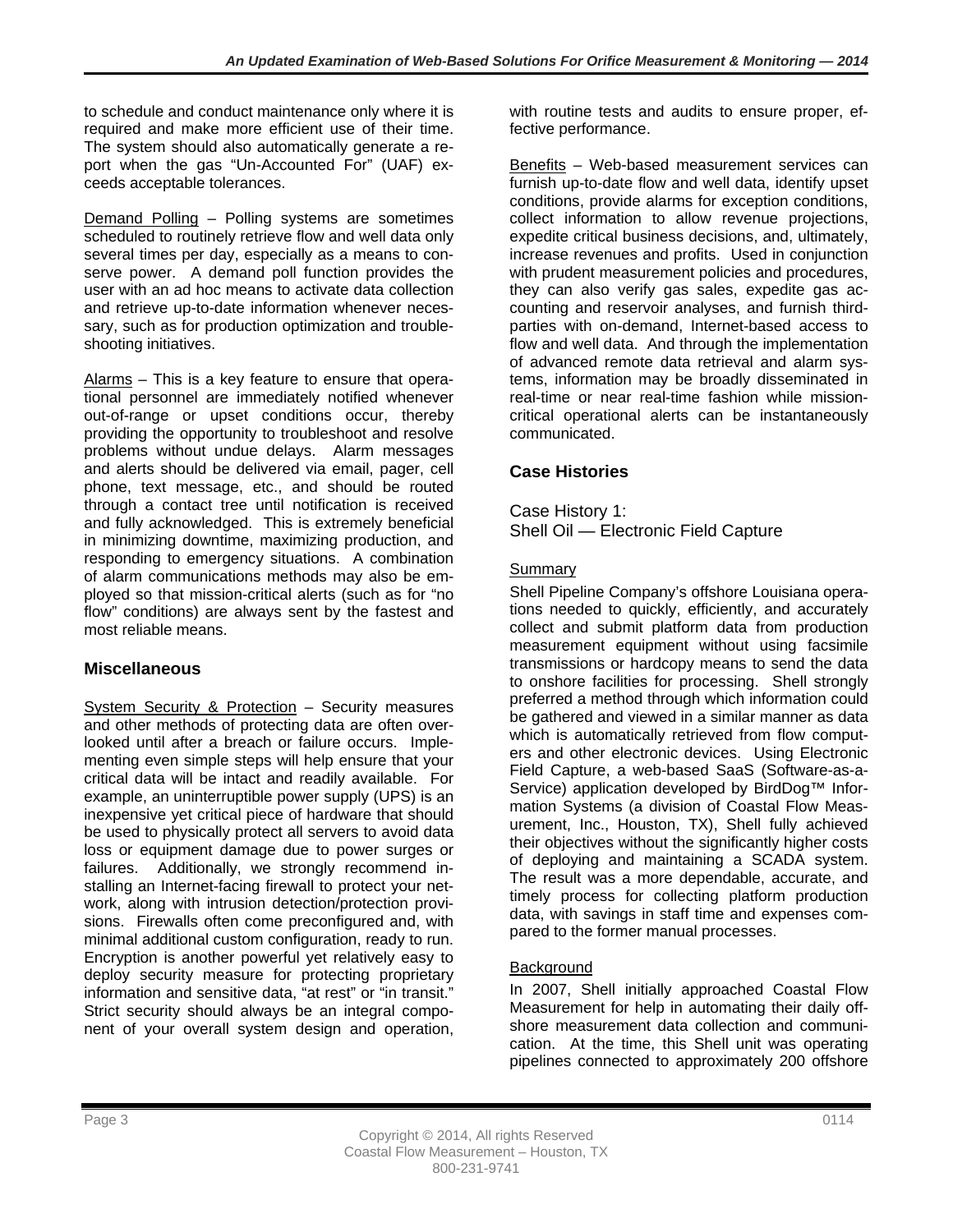platforms in the Gulf of Mexico. Daily reports were being submitted via facsimile transmission and in hardcopy form from their offshore platforms, but late, erroneous, and incomplete submissions were a difficulty for production management. And once the data was received, the field office would then have to file and maintain the hardcopies for future reference. The entire process was time consuming, inefficient, and expensive, with a decidedly negative financial impact on the operating budget.

## Goals

Shell's original objectives in pursuing an electronic system for information retrieval included:

- $\triangleright$  Eliminate the manual, inefficient process of report submittal via facsimile transmission and other hardcopy procedures;
- $\triangleright$  Implement an infrastructure, system, and process to ensure the timely transmission of accurate data, with greater accountability for platform personnel; and
- $\triangleright$  Leverage the Internet to provide for easy webbased access to data stores with routine electronic archiving.

## **Solution**

*Coastal Flow* already had a demonstrated proficiency in electronically capturing operational data (that cannot be automatically retrieved) with its data collection service through which field technicians connect to measurement equipment and download data to their computers. This process is accompanied by a completely manual procedure for collecting data that is not available for electronic capture, but which needs to be recorded, processed, and stored. *Coastal Flow's* BirdDog Information Systems division also offered a commercial Remote Data Retrieval (RDR) service which is widely used throughout the oil and gas industry. With RDR, captured data is "webized" for easy access with only a browser and Internet connection.

Following development of a requirements document, the next step was to identify the measurement equipment and specific data fields for which collection was needed, so that a functional specification could be completed and approved by Shell. A webbased application to easily permit the platform data to be entered into a central repository for processing and retention was subsequently developed, comprehensively tested, and hosted by BirdDog Information Systems. A fully commercial version of this SaaS

system was later released by BirdDog and is called Electronic Field Capture.

The Electronic Field Capture system employed by Shell on its platforms allowed operational data to be collected for subsequent access, viewing, and archiving in a similar fashion as for data that is automatically retrieved from flow computers and other electronic devices. By having the platforms enter their data through the web-based Electronic Field Capture system, the need for submission by facsimile transmission or hardcopy communications was largely no longer needed. Once entered, the data is validated and automatically distributed by the system, which also ensures on-time reporting. All data is electronically archived through BirdDog for ready access by authorized Shell employees and entitled third-parties via web browser.

## Results

Through deployment of the Electronic Field Capture system, Shell was able to virtually eliminate the use of facsimile transmissions and significantly reduce the manual distribution of measurement-related platform operational data, with the added benefit of improved on-time reporting and greater overall data accuracy. Once submitted, all data is consolidated into the master database for 24x7 web access across the Internet. More timely and easy access to the data permits faster identification of upset conditions for quick response and remediation. The database is also archived and can serve as a supplemental DR/BC (Disaster Recovery & Business Continuity) resource for Shell.

Features of the BirdDog Electronic Field Capture system used by Shell include:

- $\triangleright$  Application of validation checks immediately upon data submission;
- $\triangleright$  Prompt distribution of reports following data submission and validation;
- $\triangleright$  Timely communication of system alerts for missing, suspect, or out-of-range data;
- $\triangleright$  Optional creation of system balance configurations and reports;
- $\triangleright$  Automatic preparation of monthly reports and data file exports;
- $\triangleright$  Secure 24x7 Internet-based access and viewing of data, including graphically, by authorized company and entitled third-parties; and
- $\triangleright$  Archive of all submitted data in a central repository for access to historical information and DR/BC use.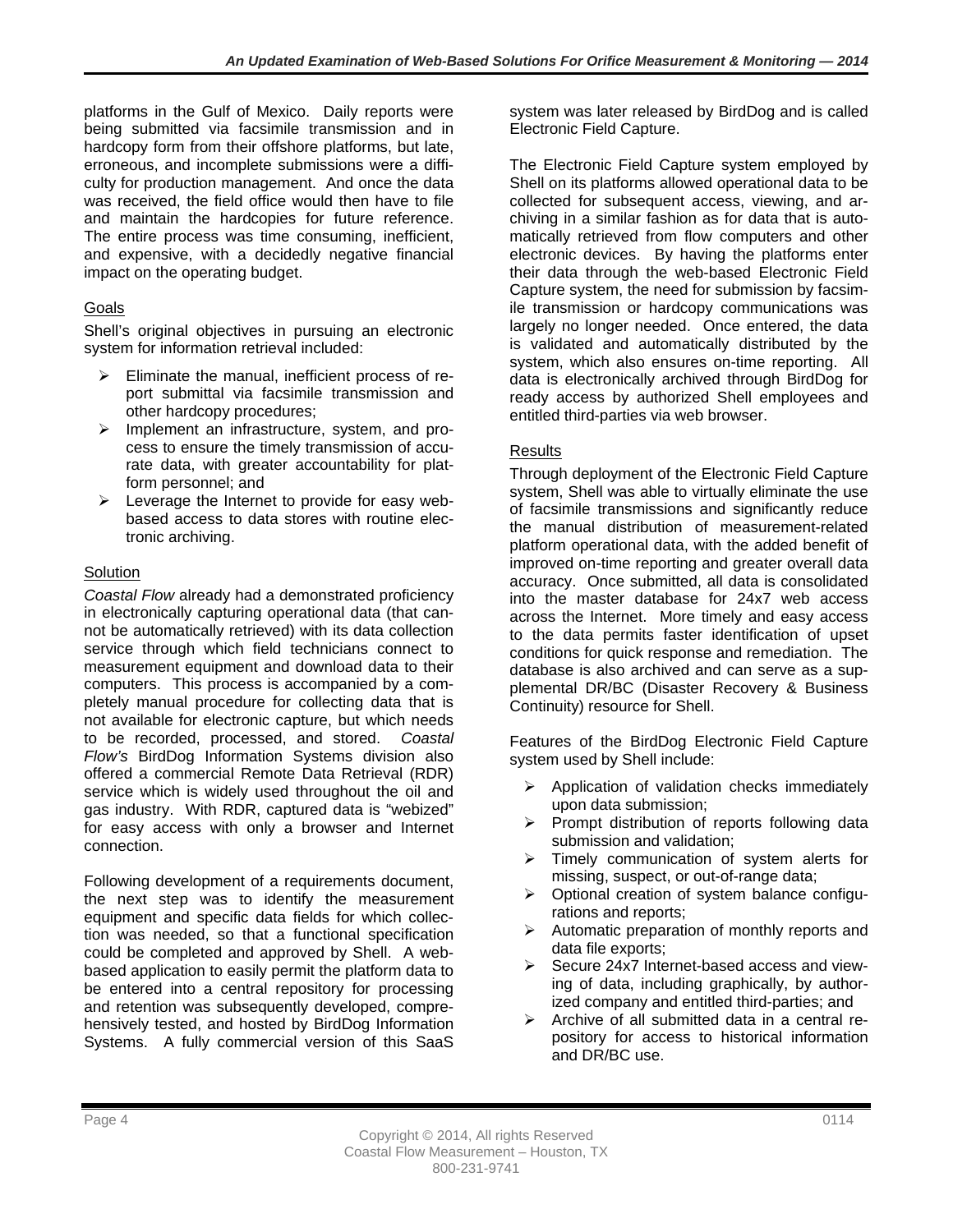#### **Conclusions**

A properly designed, built, and deployed SaaS system for the submission of disparate data from oil and gas industry production operations can provide a significant ROI. Both hard-dollar and soft-dollar benefits are available through more accurate and timely data collection; validation checks for missing or suspect data; operational alerts for upset or out-of-range conditions; reduced staff time and expenses for manual processes; and improved regulatory compliance through more timely and complete reporting. The Electronic Field Capture System developed by BirdDog Information Systems for Shell's offshore Louisiana platform operations has provided the comprehensive solution and economic benefits originally targeted by this project.

### Case History 2:

Penn Virginia Corporation — Remote Alarming of a Salt Water Disposal System

## Summary

Penn Virginia Corporation (PVA) sought a notification system to help ensure compliance with environmental and regulatory requirements for waste salt water disposal (SWD) in their East Texas oil and gas fields. PVA strongly preferred a method through which information could be automatically gathered, viewed, and processed in a similar manner as production data retrieved from flow computers and other electronic devices. Through a customized version of Remote Data Retrieval, a web-based SaaS application developed by BirdDog Information Systems, PVA accomplished their objectives without incurring the significantly higher costs of deploying and maintaining a full SCADA system. The result was an integrated, accurate, and timely process for collecting SWD system data and then performing system balances around the source and disposal points as a first-alert for potential leakage conditions. This system provided financial savings through a more cost-effective solution than SCADA to minimize the potential for incurring system leaks with their correspondingly expensive clean-ups and possible fines.

### **Background**

The expansion of oil and gas production operations in PVA's large East Texas Scottsville field with more than 300 natural gas wells has been accompanied by increased quantities of salt water that must be handled and disposed of properly. The field operators needed a proactive way to quickly determine when salt water leaks might be occurring, an especially challenging situation given the large number and diverse locations of salt water production, transfer, and disposal points in the field. Ideally, a monitoring system would provide timely first-alerts on conditions indicative of potential leaks in the SWD system before an environmental impact were experienced. In addition to the environmental issues which could result from system leaks, PVA recognized that large fines could potentially be levied by various regulatory agencies and a reputational penalty might result if waste brines were not properly handled.

PVA had already been extensively utilizing the BirdDog Remote Data Retrieval system…to routinely electronically capture well production data from flow computers and webize it, for shared user access, to review operating conditions, for out-ofrange alerts, and for historical data archiving. Based on their positive RDR experiences and existing infrastructure, PVA management approached the BirdDog Information Systems development team to explore options for leveraging their existing RDR system for meeting their SWD monitoring and alarming requirements.

### Goals

PVA's original objectives in pursuing automated electronic alerts for its SWD system included the following:

- $\triangleright$  Significantly minimize the potential for adverse environmental impact events and regulatory violations through near real-time system balancing and alerts for out-of-range conditions;
- $\triangleright$  Provide operations personnel with an easy to use, readily accessible, and highly scalable system for viewing current as well as historical data;
- $\triangleright$  As feasible, utilize existing systems to accelerate development and deployment timelines while reducing end-user training requirements; and
- ▶ Control upfront expenses and total cost of ownership within budgetary allocations

# **Solution**

The BirdDog Remote Data Retrieval (RDR) system was originally deployed with PVA to electronically capture operational data from well flow computers